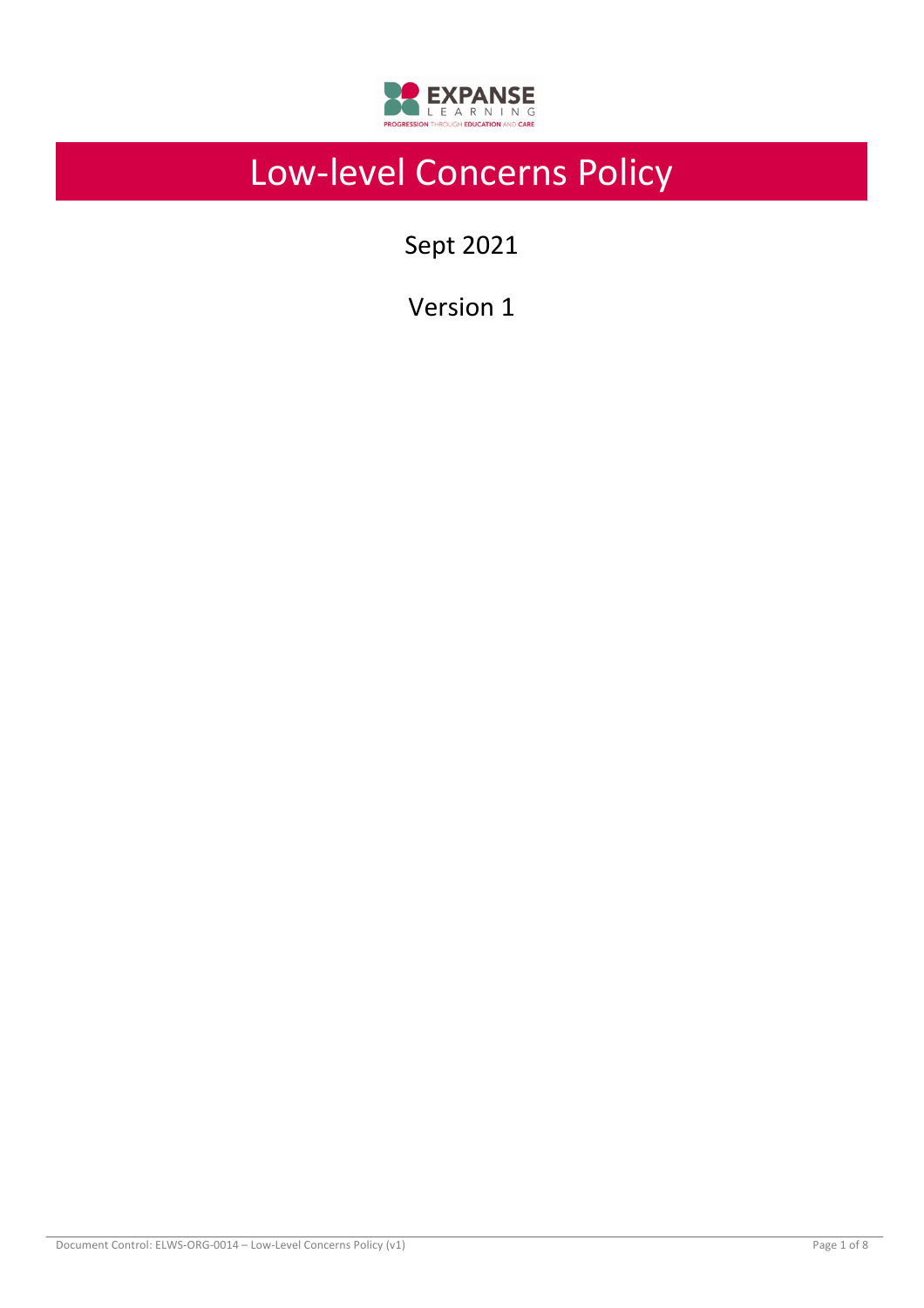### **1. Scope**

This policy applies to all staff at Expanse Learning Wigan School (Hereafter referred to as the School).

#### **2. Introduction**

The school believes every child and young person should be:

- o in an enjoyable and safe environment
- o be protected from abuse.

This is the responsibility of everyone and the school recognises its responsibility to safeguard the welfare of all children and young people by seeking to protect them from all forms of neglect and abuse. The school recognises that a critical step to safeguarding is to ensure that all those who work with children and young people in our school behave appropriately and that any concerns about an adult's behaviour are identified early and are managed promptly and appropriately.

The school aims to create and embed a culture of transparency and confidence to enable all concerns about an adult's behaviour (including those below the referral threshold) that are below the expected standards and values of our organisation and does not meet the organisational expectations encapsulated within our Code of Conduct, can be shared responsibly, with the right person, enabling them to be dealt with promptly and appropriately.

The aim of the school's Low Level Concerns Policy is to support a culture that enables staff to feel confident to report any concern, no matter how small that concern is. This policy is endorsed by the school Governing Body.

#### **3. Policy Statement**

- o The welfare of the child is paramount *'The term Children or young person is used within this policy to define a person under the age of 18'*.
- $\circ$  The welfare and interests of children are paramount in all circumstances regardless of age, ability or disability, gender reassignment, race, religion or belief, sex or sexual orientation, socioeconomic background
- $\circ$  All allegations, suspicions of harm and/or abuse and related concerns will be taken seriously and responded to swiftly fairly and appropriately
- o Everyone is required to work in partnership to promote the welfare health safety and development of children

# **4. Purpose of Policy**

The Policy focuses on low level concerns regarding adults' behaviour towards children.

- o To treat and embed a culture of openness
- o Ensure staff are clear about and are confident to distinguish expected and problematic behaviour
- o Empower staff to share any low-level concern with the Head teacher Address unprofessional behaviour at an early stage
- o Identify concerning, problematic or inappropriate behaviour
- o Provide for responsive, sensitive and proportionate handling of such concerns
- o Help identify weaknesses in the organisation's safeguarding systems

#### Relevant policies and guidance

This policy should be read in conjunction with the following policies:

- Safeguarding Children Policy including:
	- Recording and Retention of Safeguarding Records;
	- Allegations towards Staff;
	- Speak Up Speak Out;
	- § Staff Code of Conduct.
- o GDPR Policy.

# **5. Legislation and Guidance**

- o Keeping Children Safe in Education (2021)
- $\circ$  Developing and implementing a Low-Level Concerns Policy: A guide for organisations which work with children -Farrer and Co 2020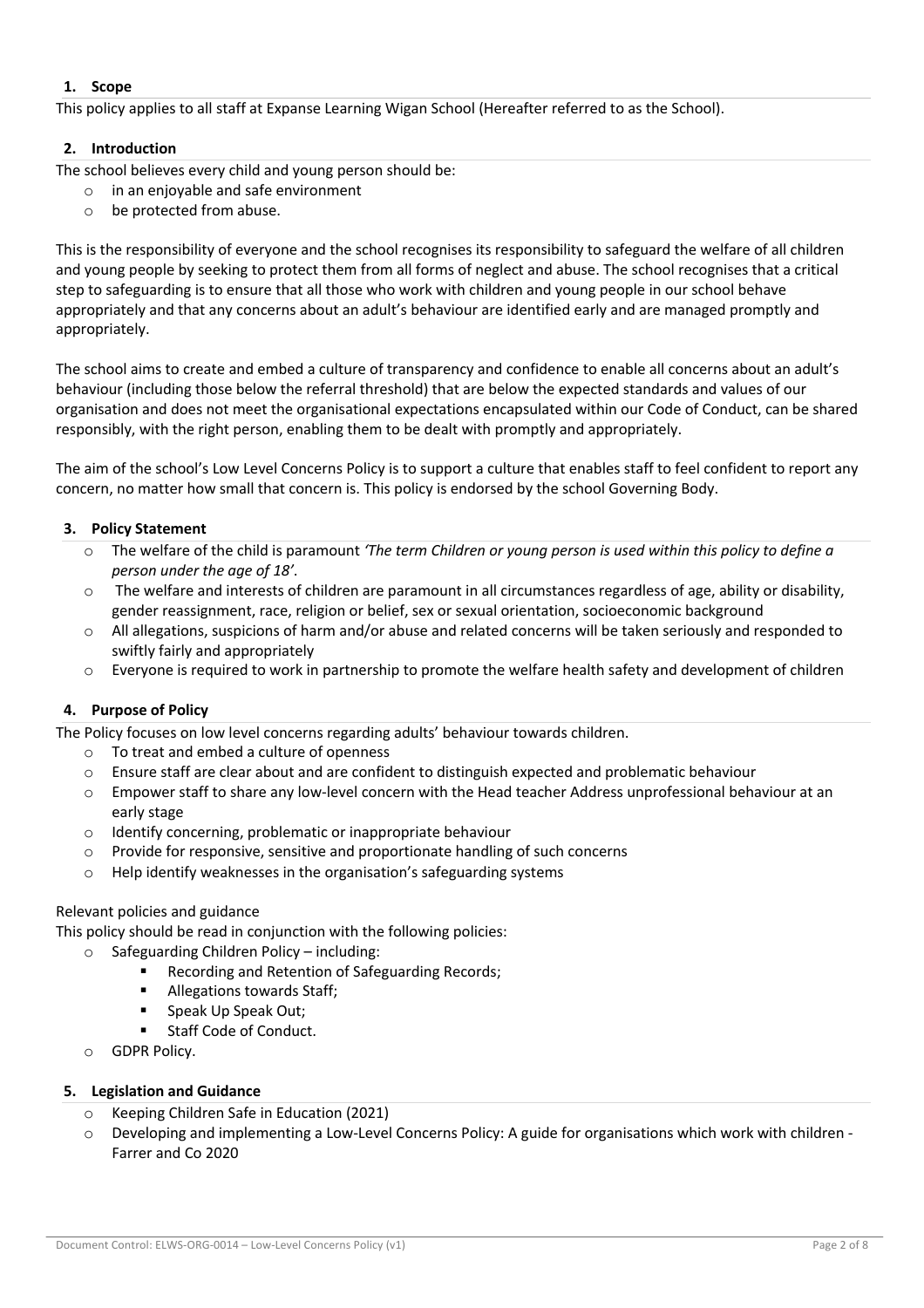# **6. Concerns that are NOT covered by this Policy**

# **Allegations.**

An 'allegation' means that it is alleged that a person who works with children has:

- o Behaved in a way that has harmed a child or may have harmed a child
- o Possibly committed a criminal offence against a child
- o Behaved towards a child or children in a way that indicates they may pose a risk of harm to children
- $\circ$  Have behaved in a way in their personal life that raises safeguarding concerns.
- o Have, a parent or carer, become subject to child protection procedures

*Please Note: These concerns do not have to directly relate to a child but could, for example, include an arrest for possession of a weapon* 

To report an allegation please see the school's Managing Allegations Against Staff section of the safeguarding policy *'ELWS-ORG-001 – Safeguarding and Child Protection Policy(v8)'*.

To report a concern of child peer-on-peer abuse or the welfare of a child, please see the school's safeguarding policy *'ELWS-ORG-001 – Safeguarding and Child Protection Policy(v8)'*, this can be found on the website.

# **7. Concerns that ARE covered within this Policy.**

# **Low-level concern.**

A low-level concern about an adult's behaviour towards a child that does not meet the allegation threshold set out above or is not otherwise serious enough to consider a referral to the LADO. A low-level concern is any concern - no matter how small, and even if no more than a 'nagging doubt' - that an adult may have acted in a manner which:

- o Is not consistent with an organisation's Code of Conduct, and/or
- o Relates to their conduct outside of work which, even if not linked to a particular act or omission, has caused a sense of unease about that adult's suitability to work with children

# **8. What to do if you have a low-level concern?**

All low-level concerns should ultimately be received by the Head teacher.

- $\circ$  Share concerns with your Head teacher within 24 hours of becoming aware of it
- $\circ$  In the absence of your Head teacher inform an appropriate member of SLT either the Director for Pre-16 Programmes or the Designated Safeguarding Lead.
- $\circ$  If behaviour is from the Head teacher, then share concern with the relevant Director.
- o Reports about supply staff and contractors should be notified to their employers, so any potential patterns of inappropriate behaviour can be identified.

# **9. Procedure for managing a low-level concern**

# **Step 1 - Initial Concern Raised.**

In the first instance, staff can report verbally to the Head teacher or to the Head teacher before providing a written summary of concern.

- o Verbal account 'contemporaneous recording by Head teacher'. Ensure a written record is taken as information is shared
- $\circ$  Sound professional judgment should be used in determining what information is necessary to record for Safeguarding purposes (see Recording and Retention of Safeguarding Records Policy)
- o Record should include brief context, concise details, and relevant incidents
- o Record to be signed, dated and timed

# **Step 2 - Response by Head teacher**

- o The Head teacher should speak to the person who is raising the concern
- o Review the information and decide whether the behaviour is:
	- *I. Entirely consistent with the school Code of Conduct*
	- *II. Constitutes a low-level concern*
	- *III. Is serious enough to consider a referral to Safeguarding Hub or to the Local Authority Designated Officer (LADO)*
	- *IV.* When considered with any other previous low-level concerns about this individual, should be reclassified *as an allegation and referred to Safeguarding Hub, the LADO/any other statutory agencies*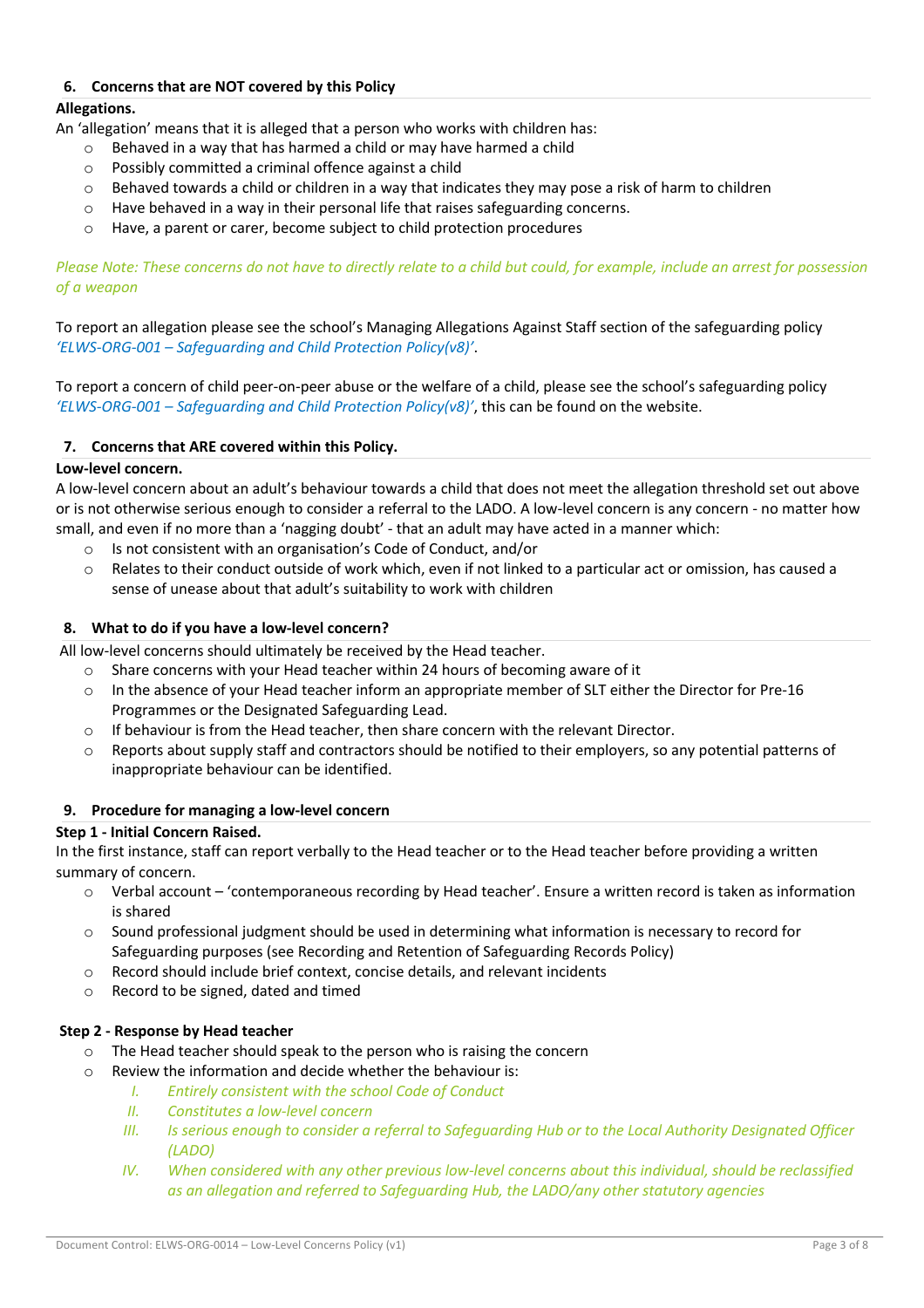- Where the Head teacher is in any doubt, then they should seek advice from the Local Authority Safeguarding Hub/LADO
- o Speak to the individual about whom the concern is raised (unless LADO/Police have advised otherwise if within (iii) or (iv) above). If the Head teacher is in doubt about the outcome of Step 2, the Head teacher must discuss the matter with the Director/Proprietor before a decision is made.

Head teacher must make records of:

- o All internal conversations
- o All external conversations
- o Their decision
- o The rationale for their decision; and
- o Any action taken

# **Step 3 –Decision Making and Next steps.**

Information shared meets organisations expectations and is compliant with Code of Conduct • Head teacher to inform the individual concerned what was shared about their behaviour and give them an opportunity to respond

- Speak to person who shared the low-level concern, providing feedback about how and why the behaviour is in/consistent with the Code of Conduct and the law
- $\circ$  Consider if a review of the Code of Conduct is necessary is the Code not clear? Has the training been unsatisfactory? Is the LLC policy not clear enough?
- $\circ$  Consider training/support of LLC policy if the same individual reports similar low-level concerns and it is found to be consistent with Code again.
- o A sensitive and proportionate response is essential
- Maintain confidence that concerns will be handled promptly and effectively, whilst protecting staff from potential false or malicious allegations
- o Any investigation is on a 'need to know' basis
- o Some concerns may not give rise to further action; others may be dealt with by management guidance and/or training
- o In many cases, a positive/supportive conversation with the individual will enable them to meet expectations moving forward (see appendix 1)

# *"It has been long understood that lasting change in behaviour is least likely to be achieved by an approach experienced as critical or threatening."*

If further evidence is gained that raises the level of concern

- o Access guidance from Designated Safeguarding Lead and/or LADO
- o Refer to LADO always and inform Headteacher/Director.

# **10. Previous low-level concerns.**

If an individual has had a previous low-level concern raised against them then the Head teacher must inform Human Resources. Information available will be reviewed and a decision may be made to reclassify the concern as an allegation, and the concern will be dealt with in accordance with the school's Safeguarding Policies and Procedures.

# **11. Recording and Retention of Information.**

All records of LLC, (including behaviour deemed by the Head teacher to be entirely consistent with the Code of Conduct) should be retained in Databridge

These records are confidential, with a limited number of individuals having access, for example Head teacher, Proprietor, DSL and Safeguarding Governor.

In the event of a decision that behaviour is a low-level concern, the information should not be held on personnel files. If disciplinary, grievance or whistleblowing procedures are triggered, then a copy should be held on both safeguarding and personnel file. If the concern is deemed serious enough to consider referral to the LADO, then records should be retained on the personnel file. If the LLC is reclassified as an allegation, then files should be moved from Safeguarding to personnel files.

The school will retain all information regarding any level of Safeguarding concern centrally within Databridge.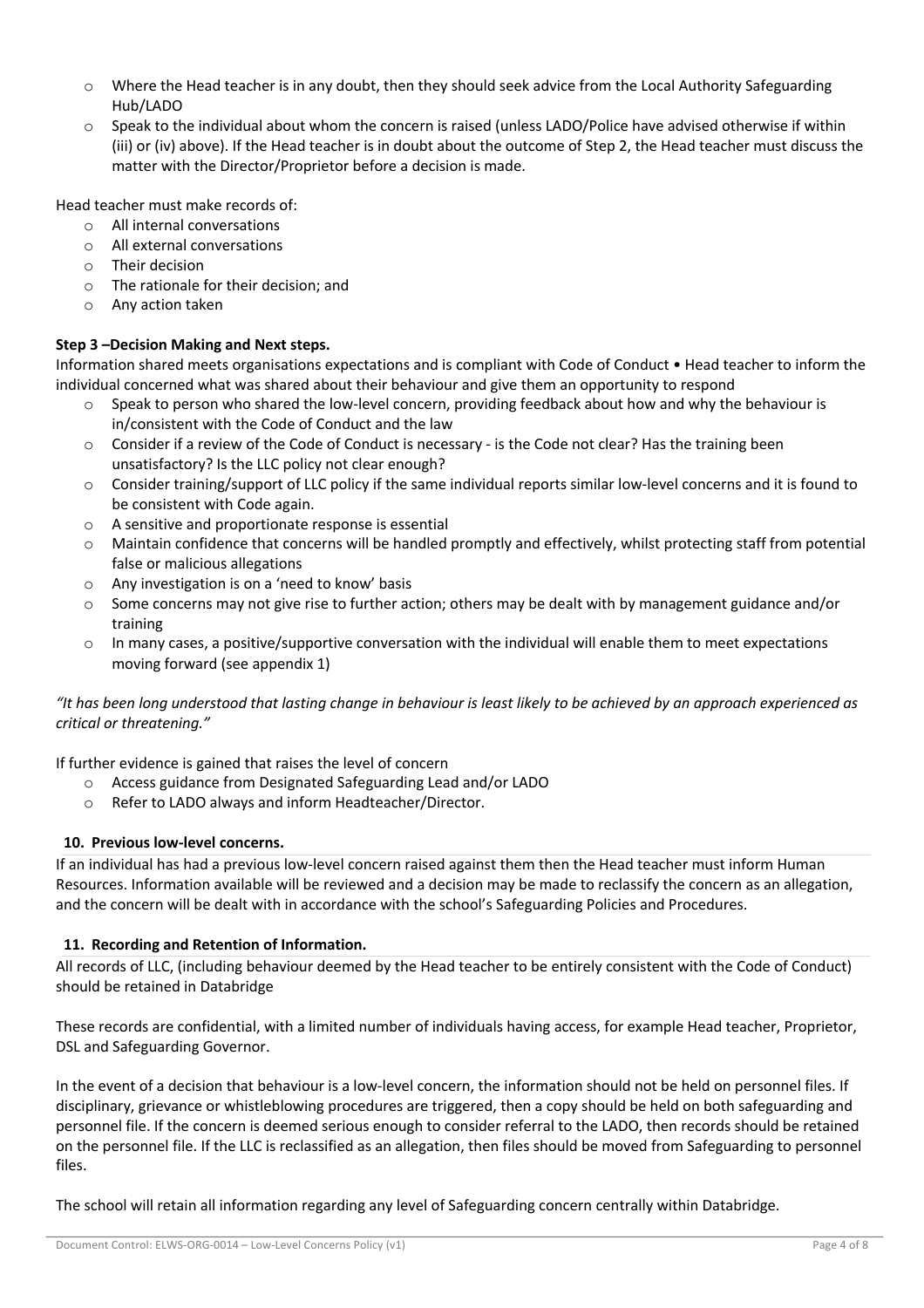### **12. Review**

Senior Leadership Team will review LLC records on Databridge periodically to ensure such concerns are being dealt with appropriately, and any potential problematic behaviour patterns are identified.

### **13. Timeframe**

Low-level concern files will be stored on Databridge indefinitely. When a staff member leaves and/or takes up new employment, that would then create a natural point at which the content of the file may be reviewed.

# **14. Monitoring Arrangement**

This policy will be reviewed every 12 months

| Impact of non-compliance:                  |            |                                       |                                                                                      |                              |  |  |
|--------------------------------------------|------------|---------------------------------------|--------------------------------------------------------------------------------------|------------------------------|--|--|
| Staff:                                     |            |                                       | Disciplinary action, prosecution, prohibition from teaching.                         |                              |  |  |
| Student:                                   |            | Not applicable                        |                                                                                      |                              |  |  |
| Legislation/organisational:                |            |                                       | Reputational damage, litigation, statutory and non-regulated compliance. prosecution |                              |  |  |
| Compliance lead:                           |            | Safeguarding Lead/Governor            |                                                                                      |                              |  |  |
| <b>Policy Reference:</b>                   |            | ELWS-ORG-0014                         |                                                                                      |                              |  |  |
| Version:                                   |            | 1                                     |                                                                                      |                              |  |  |
| <b>Agreed policy location:</b>             |            | DatabridgeMIS and Company Website     |                                                                                      |                              |  |  |
| Does the policy require Governor approval? |            | Yes                                   |                                                                                      |                              |  |  |
| <b>Approval</b>                            |            |                                       |                                                                                      |                              |  |  |
| <b>Prepared by</b>                         |            | Approved by                           | <b>Counter Signatory</b>                                                             | <b>Governor Approval</b>     |  |  |
| Lisa Heyes                                 |            | Tony Brown                            | <b>Richard King</b>                                                                  | Christine Galligan           |  |  |
| 01/09/2021                                 |            | 06/09/2021                            | 06/09/2021                                                                           | 10/09/2021                   |  |  |
|                                            |            |                                       |                                                                                      | C Crartigon                  |  |  |
| Designated Safeguarding Lead               |            | CEO                                   | Director of Schools, Pre 16 Education                                                | Governor (Safeguarding Lead) |  |  |
| <b>Version Control</b>                     |            |                                       |                                                                                      |                              |  |  |
| Version                                    | Date       | <b>Revision</b><br><b>Review Date</b> |                                                                                      |                              |  |  |
| $\mathbf{1}$                               | 01/09/2021 | First Issue<br>31/08/2022             |                                                                                      |                              |  |  |
| $\overline{2}$                             |            |                                       |                                                                                      |                              |  |  |
| 3                                          |            |                                       |                                                                                      |                              |  |  |
| 4                                          |            |                                       |                                                                                      |                              |  |  |
| 5                                          |            |                                       |                                                                                      |                              |  |  |
|                                            |            |                                       |                                                                                      |                              |  |  |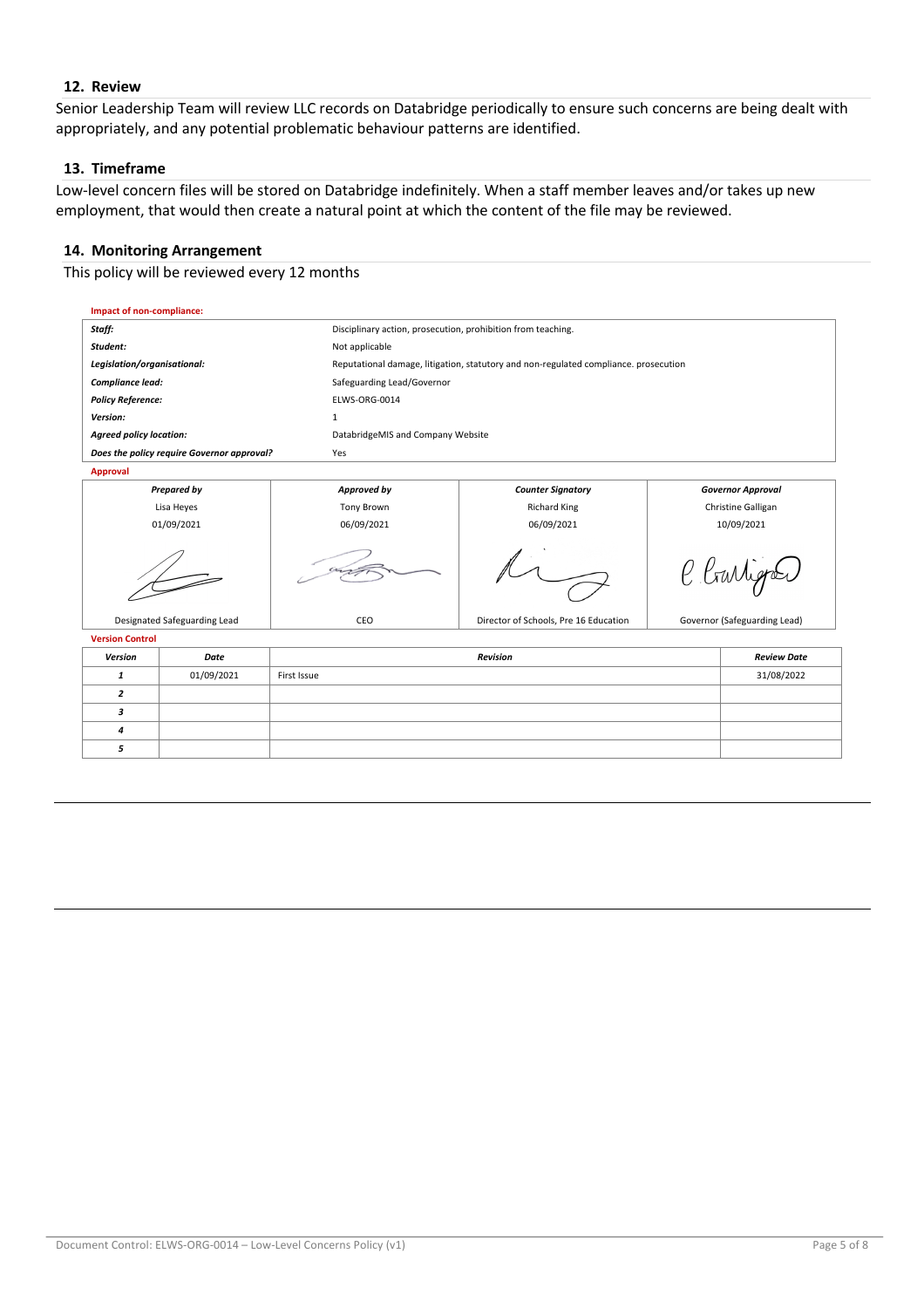# **Appendix 1 -** Meeting with a staff member who has been found to of breached the Code of Conduct (low-level concern has been founded)

Holding a 'values-based conversation' is important to be effective and help maintain a positive, professional relationship with the member of staff:

"I am sure you subscribe to the school values, so help me understand how you came to behave in a way which is not in keeping with those, so that we can understand what actions or support you might need so that we can both be confident that it will not happen again…?"

The conversation must be clear:

- o Why their behaviour is concerning, problematic or inappropriate
- o What change is required in their behaviour
- o Enquire what support they might need to achieve and maintain that
- $\circ$  Being clear about the consequences should they fail to reach the required standard
- o Ongoing and transparent monitoring of behaviour may be required
- o An action plan or risk assessment (agreed by the individual) to be regularly reviewed, may also be appropriate.

Some low-level concerns may raise performance/misconduct issues. Advice from HR or the LADO may be necessary. Remember when speaking to HR, this is a Safeguarding issue and if necessary, can be conducted on a no-names basis.

- $\circ$  The response to the low-level concern will need to be tailored to the individual i.e., whether a teaching assistant, teacher, support staff, volunteer or a member of the senior leadership team for example.
- $\circ$  If there are concerns relating to whether the whistleblowing policy or disciplinary or grievance procedures are relevant then the Head teacher should exercise their professional judgement and seek advice from the Safeguarding Hub or the LADO and other external agencies.
- o Staff need to be trained to understand that when they share what they believe to be a low level concern, the Head teacher will speak to the adult who is the subject of that concern - no matter how 'low' the concerns.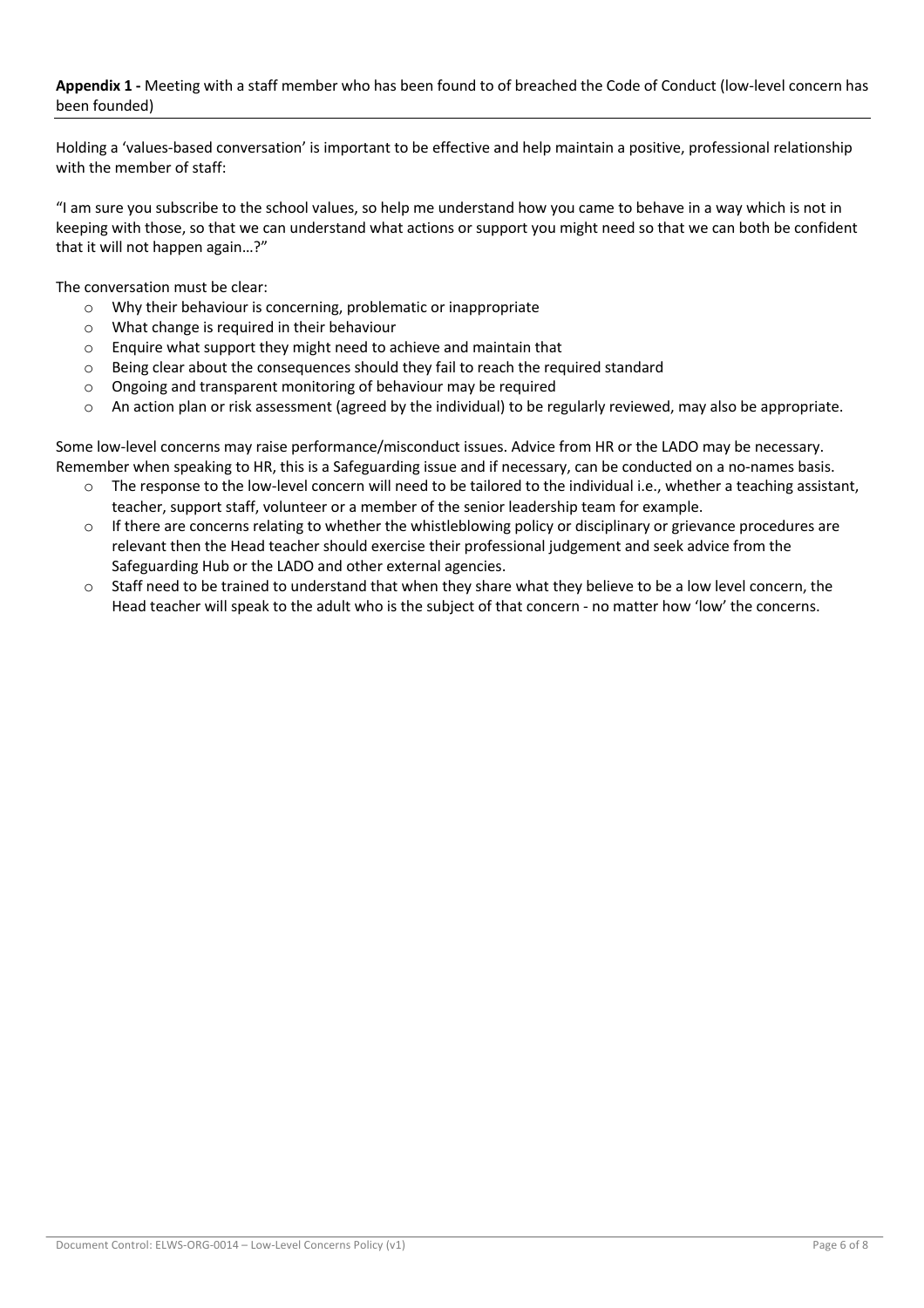# **Why is it important to share low level concerns?**

# *"Agencies providing services to children … should ensure that there is a culture of openness and trust is fostered within the organisation in which staff can share any concerns about the conduct of colleagues and be assured that these will be received in a sensitive manner." Research supporting importance of sharing low level concerns Marcus Erooga's 2016*

Research into 20 serious case reviews relating to abuse in the UK from 2010-2016 found:

- a) a factor in 17 cases was a failure of staff and management to understand and implement their Safeguarding policies (including around sharing their concerns)
- b) Emphasised in 14 reviews was the importance of staff and management understanding the dynamics of organisational abuse (including grooming) and
- c) A factor identified in 11 cases was the significance of organisational culture to minimise risk

# **What does Grooming look like?**

In the 2016 research, grooming behaviours were described as follows (not an exhaustive list):

- o Direct use of authority to offend
- o Using material or practical benefits for victims
- o Providing support for isolated children
- o Favouring, children
- o Use of alcohol

The method of commencement of abuse included:

- o Erosion of boundaries
- o Slow progression to abuse
- o Use of trust and authority
- o Meeting the child's needs (including physical and emotional)
- o Developing relationships with the child's family.

# Research identifies the potential for three types of abusers.

Preferential offenders are those who have a conscious desire to sexually abuse children, and who either do not see or are not easily deterred, by obstacles. Jimmy Saville is a classic example of a preferential offender.

Opportunistic offenders are those who abuse because potential victims are available and potentially vulnerable, and the organisational setting either inadvertently facilitates, or fails to prevent, abusive activity.

Situational offenders are those whose propensity to abuse is previously unknown or unacknowledged, and their offending is specific to the set of organisational factors which perpetuates their offending. behaviours, not the person.

There is a perception that people can accurately judge people, or profile a sex offender. The importance, in fact, is to focus instead on specific behaviours. "If we educate adults to be informed about, and to identify, concerning problematic or inappropriate behaviour rather than think they can recognise dangerous people, they can be prepared to act when they observe behaviour which violates a Code of Conduct".